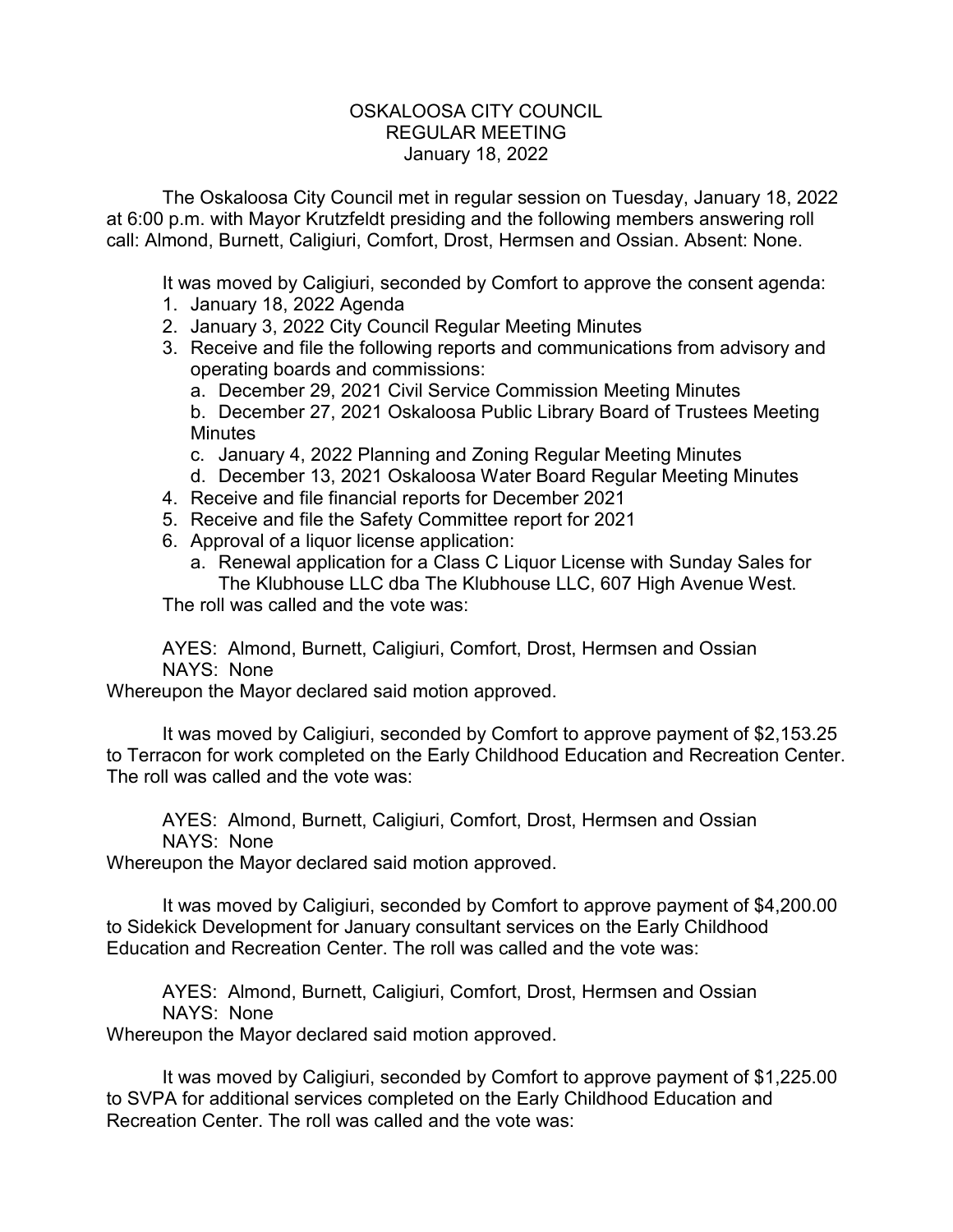AYES: Almond, Burnett, Caligiuri, Comfort, Drost, Hermsen and Ossian NAYS: None

Whereupon the Mayor declared said motion approved.

It was moved by Caligiuri, seconded by Comfort to approve Pay Application No. 4 in the amount of \$56,442.18 to Christner Contracting, Inc. for work completed on the Façade Improvement Project Phase III. The roll was called and the vote was:

AYES: Almond, Burnett, Caligiuri, Comfort, Drost, Hermsen and Ossian NAYS: None Whereupon the Mayor declared said motion approved.

It was moved by Caligiuri, seconded by Comfort to appoint Scottie Moore to the Library Board of Trustees for a term ending June 30, 2023. The roll was called and the vote was:

AYES: Almond, Burnett, Caligiuri, Comfort, Drost, Hermsen and Ossian NAYS: None

Whereupon the Mayor declared said motion approved.

It was moved by Caligiuri, seconded by Comfort to approve the engagement letter for human resources search and interview process for the position of City Manager with Hinson Consulting, LLC. The roll was called and the vote was:

AYES: Almond, Burnett, Caligiuri, Comfort, Drost, Hermsen and Ossian NAYS: None

Whereupon the Mayor declared said motion approved.

Caligiuri introduced Resolution No. 22-01-03 entitled "A RESOLUTION AUTHORIZING A CONTRACT FOR SNOW AND ICE REMOVAL AT THE EARLY CHILDHOOD EDUCATION AND RECREATION CENTER" and moved its approval. Comfort seconded the motion. The roll was called and the vote was:

AYES: Almond, Burnett, Caligiuri, Comfort, Drost, Hermsen and Ossian NAYS: None

Whereupon the Mayor declared said resolution duly adopted.

Caligiuri introduced Resolution No. 22-01-04 entitled "RESOLUTION SETTING A DATE FOR A PUBLIC HEARING FOR THE SALE OF CITY-OWNED PROPERTY" and moved its approval. Comfort seconded the motion. The roll was called and the vote was:

AYES: Almond, Burnett, Caligiuri, Comfort, Drost, Hermsen and Ossian NAYS: None

Whereupon the Mayor declared said resolution duly adopted.

Caligiuri introduced Resolution No. 22-01-05 entitled "RESOLUTION FOR SETTING THE DATE FOR A PUBLIC HEARING ON PLANS AND SPECIFICATIONS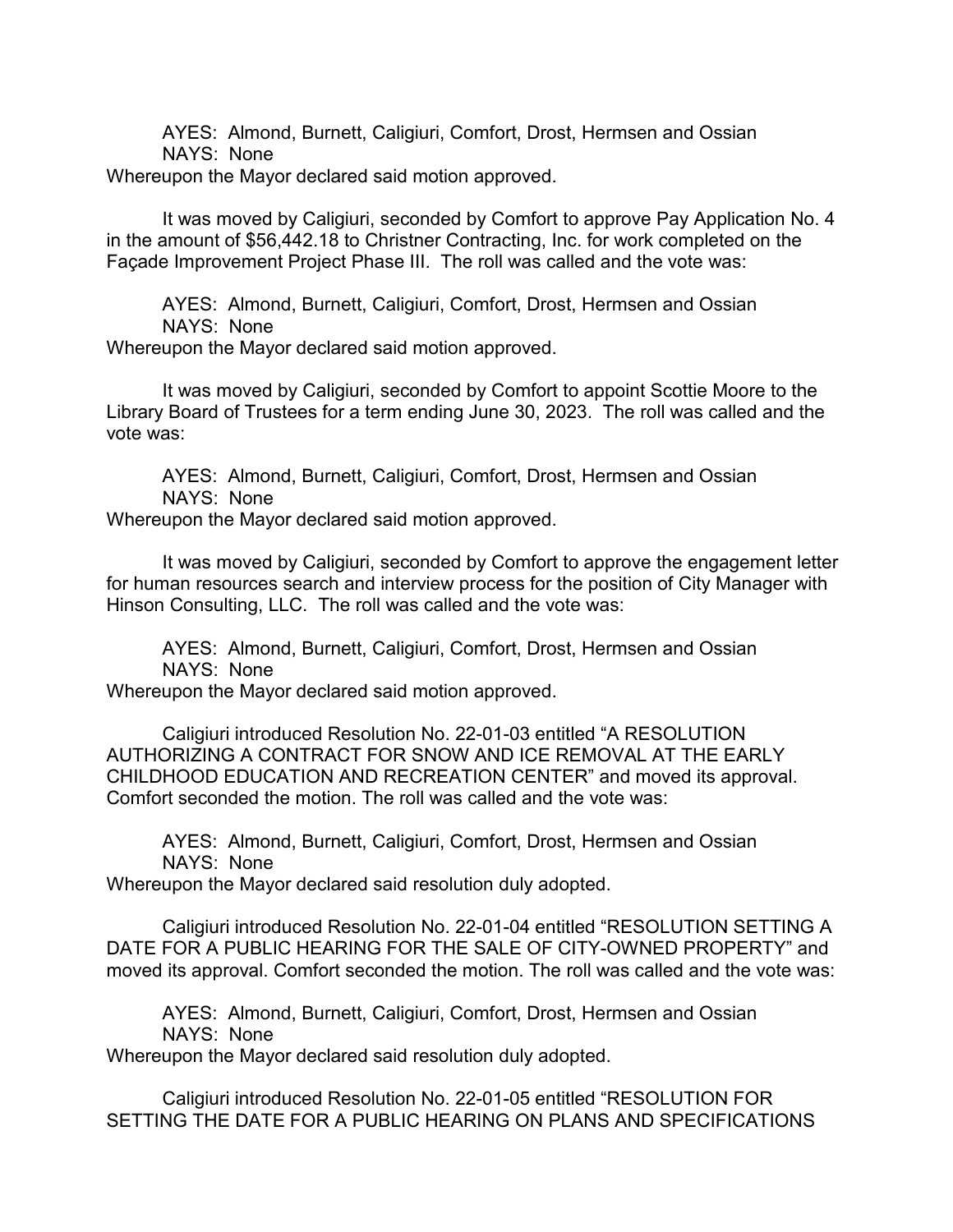AND AUTHORIZING THE ADVERTISEMENT OF BIDS FOR THE 2022 SANITARY SEWER IMPROVEMENT PROJECT" and moved its approval. Comfort seconded the motion. The roll was called and the vote was:

AYES: Almond, Burnett, Caligiuri, Comfort, Drost, Hermsen and Ossian NAYS: None Whereupon the Mayor declared said resolution duly adopted.

Caligiuri introduced "AN ORDINANCE REVISING USER CHARGES IN THE CITY OF OSKALOOSA, IOWA, TO PROVIDE FUNDS NEEDED TO PAY FOR EXPENSES ASSOCIATED WITH THE CITY'S WASTEWATER TREATMENT WORKS" and moved its approval on the third reading. Comfort seconded the motion. The roll was called and the vote was:

AYES: Almond, Burnett, Caligiuri, Comfort, Drost, Hermsen and Ossian NAYS: None

Whereupon the Mayor declared said ordinance duly adopted. The ordinance was assigned No. 1448.

Mark Tennison, Oskaloosa Fire Department, presented the 2021 4<sup>th</sup> Quarter Code Enforcement report.

The Mayor announced this is the time and place for the public hearing on levying a special assessment against the property owned by Josh and Paula Purdy at 402 4<sup>th</sup> Avenue West in Oskaloosa, Iowa, for clean up to abate a nuisance existing pursuant to Oskaloosa Municipal Code 8.08. There were no oral or written comments received. The Mayor declared said hearing closed.

Burnett introduced Resolution No. 22-01-06 entitled "RESOLUTION LEVYING A SPECIAL ASSESSMENT AGAINST THE PROPERTY OWNED BY JOSH AND PAULA PURDY AT 402 4TH AVENUE WEST IN OSKALOOSA, IOWA, FOR CLEAN UP TO ABATE A NUISANCE EXISTING PURSUANT TO OSKALOOSA MUNICIPAL CODE 8.08" and moved its approval. Drost seconded the motion. The roll was called and the vote was:

AYES: Almond, Burnett, Caligiuri, Comfort, Drost, Hermsen and Ossian NAYS: None Whereupon the Mayor declared said resolution duly adopted.

The Mayor announced this is the time and place for the public hearing on levying a special assessment against the property owned Michael J Mefford at 502 North Market in Oskaloosa, Iowa, for clean up to abate a nuisance existing pursuant to Oskaloosa Municipal Code 8.08. There were no oral or written comments received. The Mayor declared said hearing closed.

Hermsen introduced Resolution No. 22-01-07 entitled "RESOLUTION LEVYING A SPECIAL ASSESSMENT AGAINST THE PROPERTY OWNED BY MICHAEL J MEFFORD AT 502 NORTH MARKET IN OSKALOOSA, IOWA, FOR CLEAN UP TO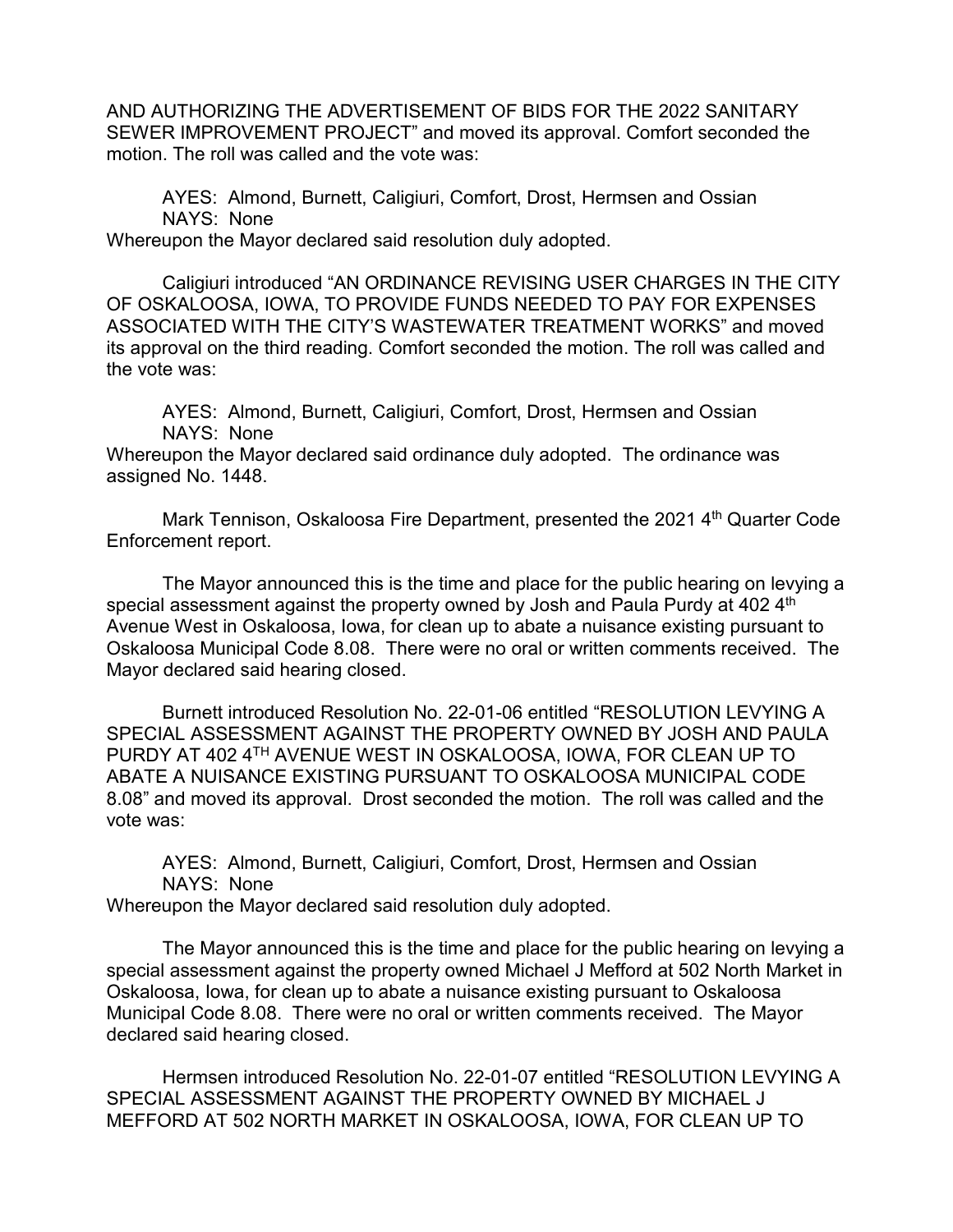ABATE A NUISANCE EXISTING PURSUANT TO OSKALOOSA MUNICIPAL CODE 8.08" and moved its approval. Drost seconded the motion. The roll was called and the vote was:

AYES: Almond, Burnett, Caligiuri, Comfort, Drost, Hermsen and Ossian NAYS: None Whereupon the Mayor declared said resolution duly adopted.

The Mayor announced this is the time and place for the public hearing on levying a special assessment against the property owned by Colleen Ann Sherwood and Ada Mae Fisher %Colleen Ann Abbott at 816 D Avenue West in Oskaloosa, Iowa, for clean up to abate a nuisance existing pursuant to Oskaloosa Municipal Code 8.08. There were no oral or written comments received. The Mayor declared said hearing closed.

Comfort introduced Resolution No. 22-01-08 entitled "RESOLUTION LEVYING A SPECIAL ASSESSMENT AGAINST THE PROPERTY OWNED BY COLLEEN ANN SHERWOOD AND ADA MAE FISHER %COLLEEN ANN ABBOTT AT 816 D AVENUE WEST IN OSKALOOSA, IOWA, FOR CLEAN UP TO ABATE A NUISANCE EXISTING PURSUANT TO OSKALOOSA MUNICIPAL CODE 8.08" and moved its approval. Hermsen seconded the motion. The roll was called and the vote was:

AYES: Almond, Burnett, Caligiuri, Comfort, Drost, Hermsen and Ossian NAYS: None

Whereupon the Mayor declared said resolution duly adopted.

The Mayor announced this is the time and place for the public hearing on levying a special assessment against private property for cutting and removal of weeds by the city of Oskaloosa, Iowa, in accordance with Title 8, Chapter 8.20 of the city code of the city of Oskaloosa, Iowa. There were no oral or written comments received. The Mayor declared said hearing closed.

Caligiuri introduced Resolution No. 22-01-09 entitled "RESOLUTION LEVYING A SPECIAL ASSESSMENT AGAINST PRIVATE PROPERTY FOR CUTTING AND REMOVAL OF WEEDS BY THE CITY OF OSKALOOSA, IOWA, IN ACCORDANCE WITH TITLE 8, CHAPTER 8.20 OF THE CITY CODE OF THE CITY OF OSKALOOSA, IOWA" and moved its approval. Drost seconded the motion. The roll was called and the vote was:

AYES: Almond, Burnett, Caligiuri, Comfort, Drost, Hermsen and Ossian NAYS: None

Whereupon the Mayor declared said resolution duly adopted.

Caligiuri introduced Resolution No. 22-01-10 entitled "RESOLUTION ESTABLISHING THE USE OF THE ARPA SPECIAL FUND" and moved its approval. Drost seconded the motion. The roll was called and the vote was:

AYES: Almond, Burnett, Caligiuri, Comfort, Drost, Hermsen and Ossian NAYS: None